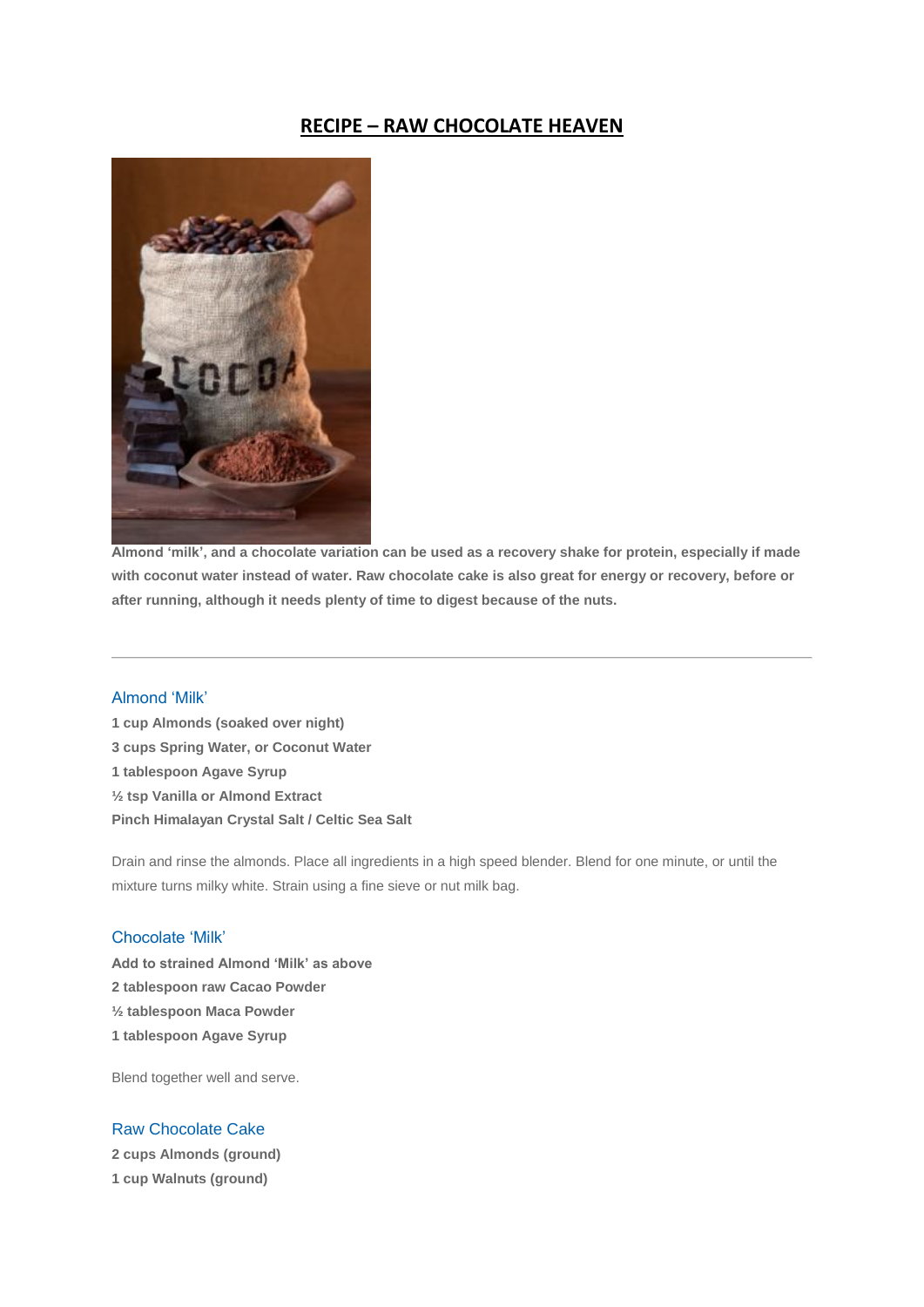**2 cups Desiccated Coconut ½ cup Raw Cacao Powder Pinch Himalayan Crystal Salt 1 cup Dates (soaked over night) ¼ cup Date-soak Water 2 tablespoons Coconut Butter (melted) 2 tablespoon Agave syrup 1 teaspoon Vanilla extract**

Mix dry ingredients together. Blend dates and date water in a high speed blender until a paste in formed. It is best to have dates at room temperature rather than straight from the fridge to stop the coconut butter from setting. Mix in other wet ingredients. Add wet ingredients to dry. Mix well, place into 8" spring form cake tin.

#### Raw Chocolate Icing

**½ cup Coconut Butter (melted) ¼ cup Raw Cacao Powder (sieved) Pinch Himalayan Crystal Salt 2 tabelspoon Agave Syrup ½ teaspoon Vanilla Extract**

Add Cacao powder to coconut butter, salt and vanilla then last of all stir in agave syrup. Mix well. Pour on top of cake and freeze for 15 minutes to set.

# About the Ingredients

#### **About Raw Cacao**

You can find raw cacao in many health food stores and online, sold as whole beans, nibs or powder. Native to the America"s; the Andes, the Amazon, and the basins of South America, it is also grown in Africa, Indonesia and Malaysia, and is imported world wide. Originally named Theobroma which means "food of the Gods", it is the number one Superfood.

Cacao is especially good for runners as it is packed full of antioxidants and nutrients, but also contains the natural stimulant theobromine, which gives you a boost of energy before heading out the door. Theobromine stimulates the central nervous system, dilates the blood vessels and relaxes smooth muscles. Cacao is also very high in magnesium, which aids bone strength, prevents muscle cramps and improves heart health. It also contains iron, copper, calcium, chromium, manganese, zinc, sulphur, phosphorus, vitamins A, B, C and E, amino acids, and omega 6 fatty acids.

Raw Cacao also contains phenylethylamine, which controls the ability to focus attention and stay alert, epicatechin, a flavenoid beneficial for cardiovascular health. It is also said to improve blood flow and learning and memory capacity. When Cacao is cooked, it looses its flavenoid content and a lot the health benefits are lost.Cacao also contains anandamide and seretonin, known as the 'happy hormone', as well as tryptophan, a natural anti depressant amino acid, which can make you feel a lot more positive about those miles ahead!

#### **About Maca**